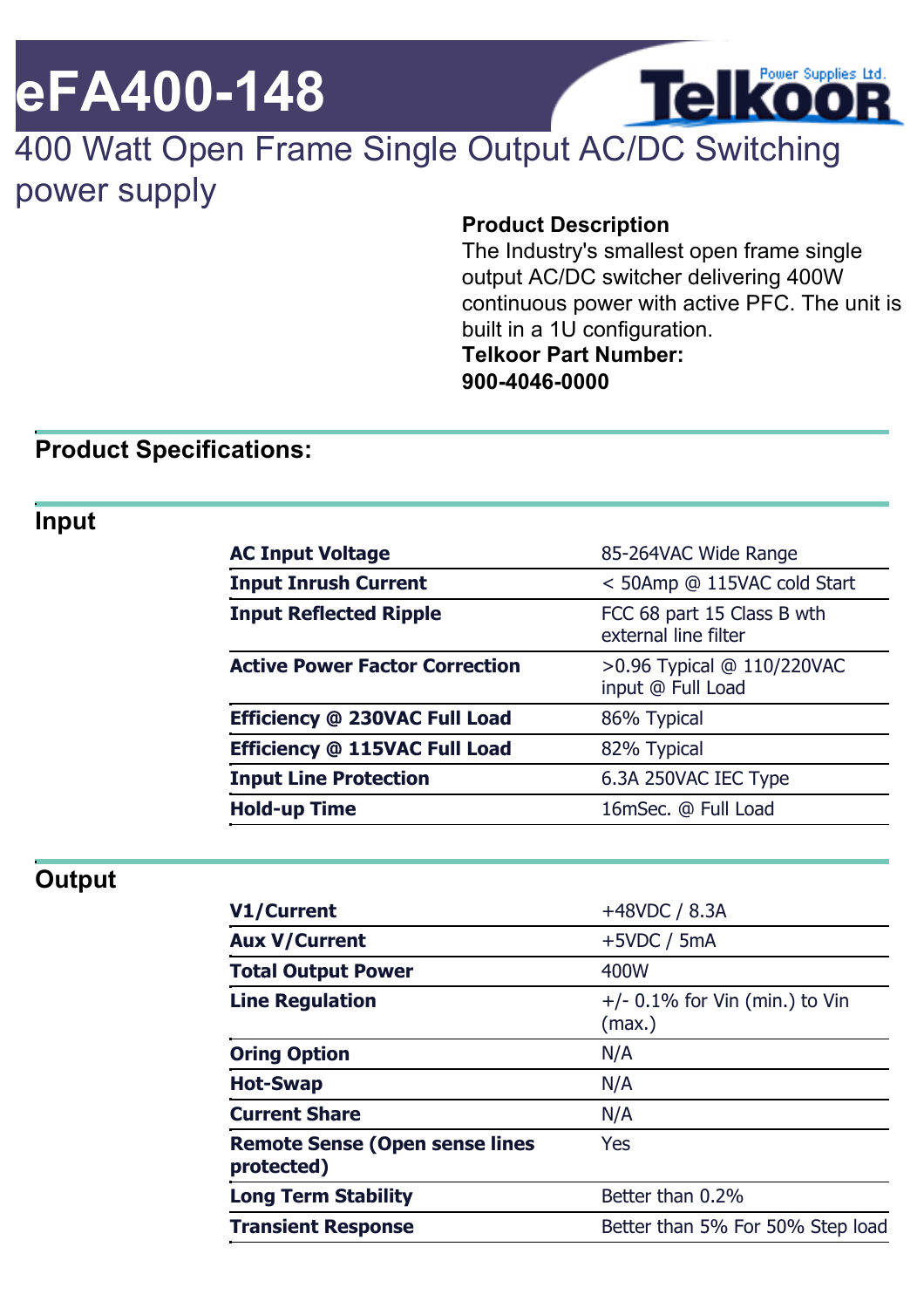| <b>Over-Voltage Protection</b>                                                                                     | 120% Typical' Latched shut-down                                         |
|--------------------------------------------------------------------------------------------------------------------|-------------------------------------------------------------------------|
| <b>Short Circuit Protection</b>                                                                                    | <b>Yes</b>                                                              |
| <b>Temperature Protection</b>                                                                                      | Units shuts down when internal<br>Heat-Sink Temp. >90C Auto<br>recovery |
| <b>Load Regulation</b>                                                                                             |                                                                         |
| <b>V1&amp;V2</b>                                                                                                   | $+/-1\%$ Max.                                                           |
| <b>Min. Load Requirement</b>                                                                                       | <b>None</b>                                                             |
| <b>Overshoot/Undershoot at Turn-On</b>                                                                             | Less Than 4%                                                            |
| <b>Turn-On Delay</b>                                                                                               | 2 Sec. Max.                                                             |
| <b>Initial Setting Accuracy</b>                                                                                    | $+/-0.4\%$ Max. For V1 & V2                                             |
| Voltage Set point (Internal trim-pot)<br>V1/V2                                                                     | $+/- 5%$                                                                |
| Ripple @ Noise with 20MHz Bandwidth mesured across 10uF Load<br><b>Capcitor Paralleled with 0.1uF Ceramic Cap.</b> |                                                                         |
| V <sub>1</sub>                                                                                                     | 150mV p-p Max.                                                          |
| <b>Overload Protection</b>                                                                                         |                                                                         |
| <b>V1 &amp; V2</b>                                                                                                 | 125% Type. of Max output load                                           |

# **Enviromental**

| <b>Temperature</b>                       |                                                                   |
|------------------------------------------|-------------------------------------------------------------------|
| <b>Operation</b>                         | -5C to +50C. Linear De-Rating of<br>2.5% per 1Deg. C up to $+71C$ |
| <b>Storage</b>                           | $-25C$ to $+85C$                                                  |
| <b>Cooling</b>                           | Forced Air Cooling 15CFM                                          |
| <b>Humidity</b>                          | Up to 95% RH Non-Condensing                                       |
| <b>Shock &amp; Vibration</b>             | 0.75G Peak 5Hz - 500Hz                                            |
| <b>Conducted &amp; Radiated Emmision</b> | EN55022 CLASS B (with external<br>line filter) & EN61000-4-3      |
| <b>Surge</b>                             | EN61000-4-5'                                                      |
| <b>MTBF</b>                              | > 300'000 Hours                                                   |
| <b>Dialectric Isolation</b>              |                                                                   |
| <b>Input to Case</b>                     | > 1500VAC                                                         |
| <b>Input to Output</b>                   | 3000VAC                                                           |
| <b>Output to Case</b>                    | <b>500VDC</b>                                                     |
|                                          |                                                                   |

| Safety, Regulations and EMI Specifications |                                           |
|--------------------------------------------|-------------------------------------------|
| <b>Safety Approvals</b>                    | c/UL 60950' EN-60950 & CE<br>Marking      |
| <b>ESD Susceptibility</b>                  | Meets EN61000-4-2 8Ky Air' 4Ky<br>contact |
|                                            |                                           |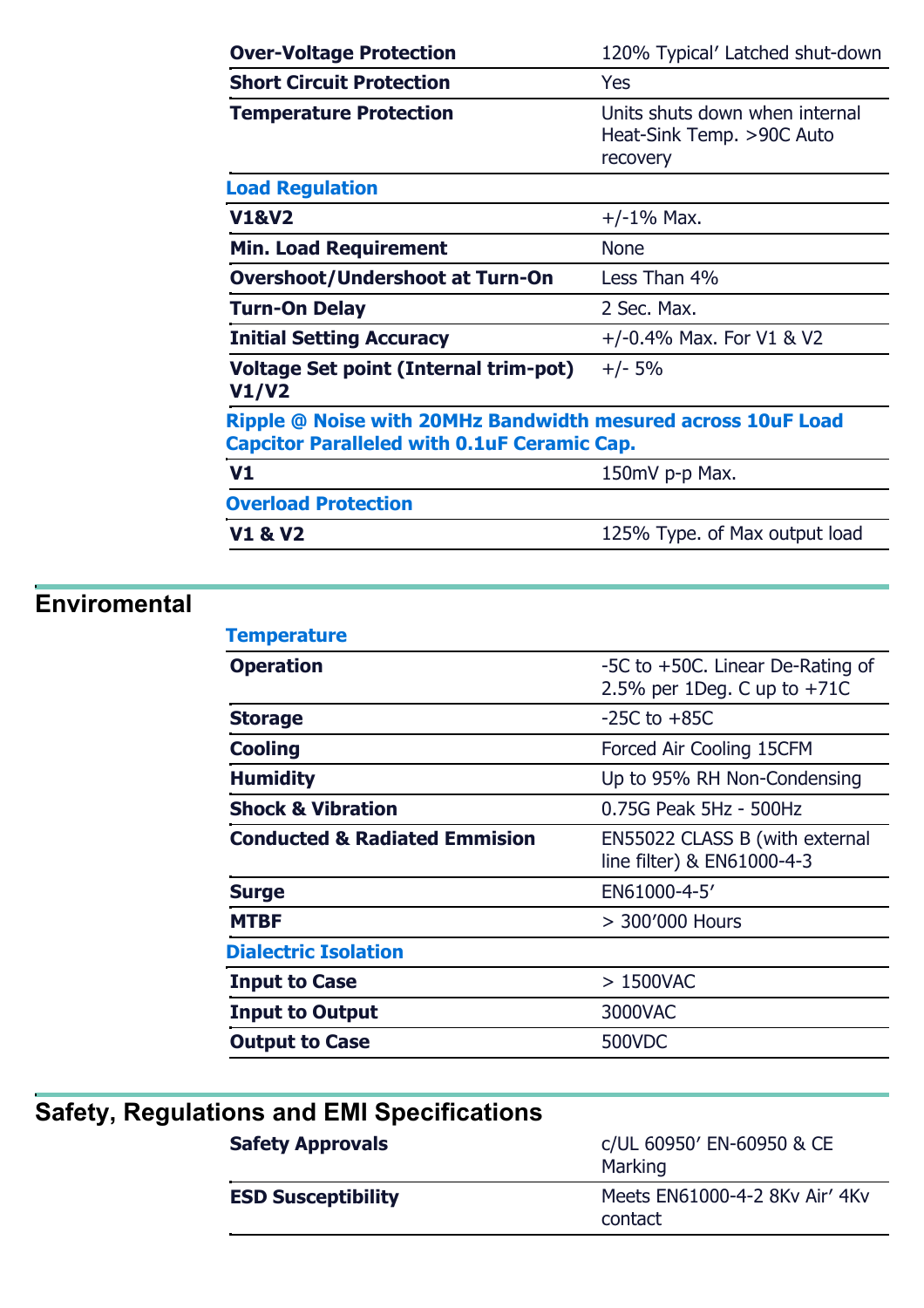| <b>Radiated Susceptibilty</b>         | 30-1000MHz FCC Part 15' Subpart<br><b>B CLASS B</b> |
|---------------------------------------|-----------------------------------------------------|
| <b>EFT/Burst</b>                      | IEC61000-4-4                                        |
| <b>Input Surge</b>                    | IEC61000-4-5                                        |
| <b>Conducted Disturbance</b>          | IEC61000-4-6                                        |
| <b>Power frequency magnetic field</b> | IEC61000-4-8                                        |
| <b>Immunity for voltage Dips</b>      | IEC61000-4-11                                       |

# **Monitoring Command & Control**

| <b>Remote</b>                  | ON/OFF                                                    |
|--------------------------------|-----------------------------------------------------------|
| <b>Inhibit</b>                 | <b>ACTIVE Low -Output shut down</b>                       |
| <b>Power OK</b>                | Open Collector ACTIVE Low - Any<br>output drops below 10% |
| <b>Input AC Connector</b>      | "Molex 3 Pin' 0.2" 41695 Series"                          |
| <b>Current Share</b>           | N/A                                                       |
| <b>Remote Sense</b>            | $V1$ on J3                                                |
| <b>Output Connectors V1/V2</b> | 10 - 32 UNF Studs' Molex<br>connector - optional          |
| <b>Aux. Output</b>             | HIROSE DF11-10DP-2DSA                                     |

# **Mechanical Dimesions**

| Size in cm (Inch)           | "182 X 98 X 38 (6.8" X 3.85" X<br>$1.5"$ " |
|-----------------------------|--------------------------------------------|
| <b>Weight in Grams (Oz)</b> | 750gr. Max (27 oz.)                        |
| <b>Cover</b>                | <b>Boxed Version Available</b>             |
|                             |                                            |

### **Telkoor Document Number**

**Telkoor Document Number** 4046-DOC1-10